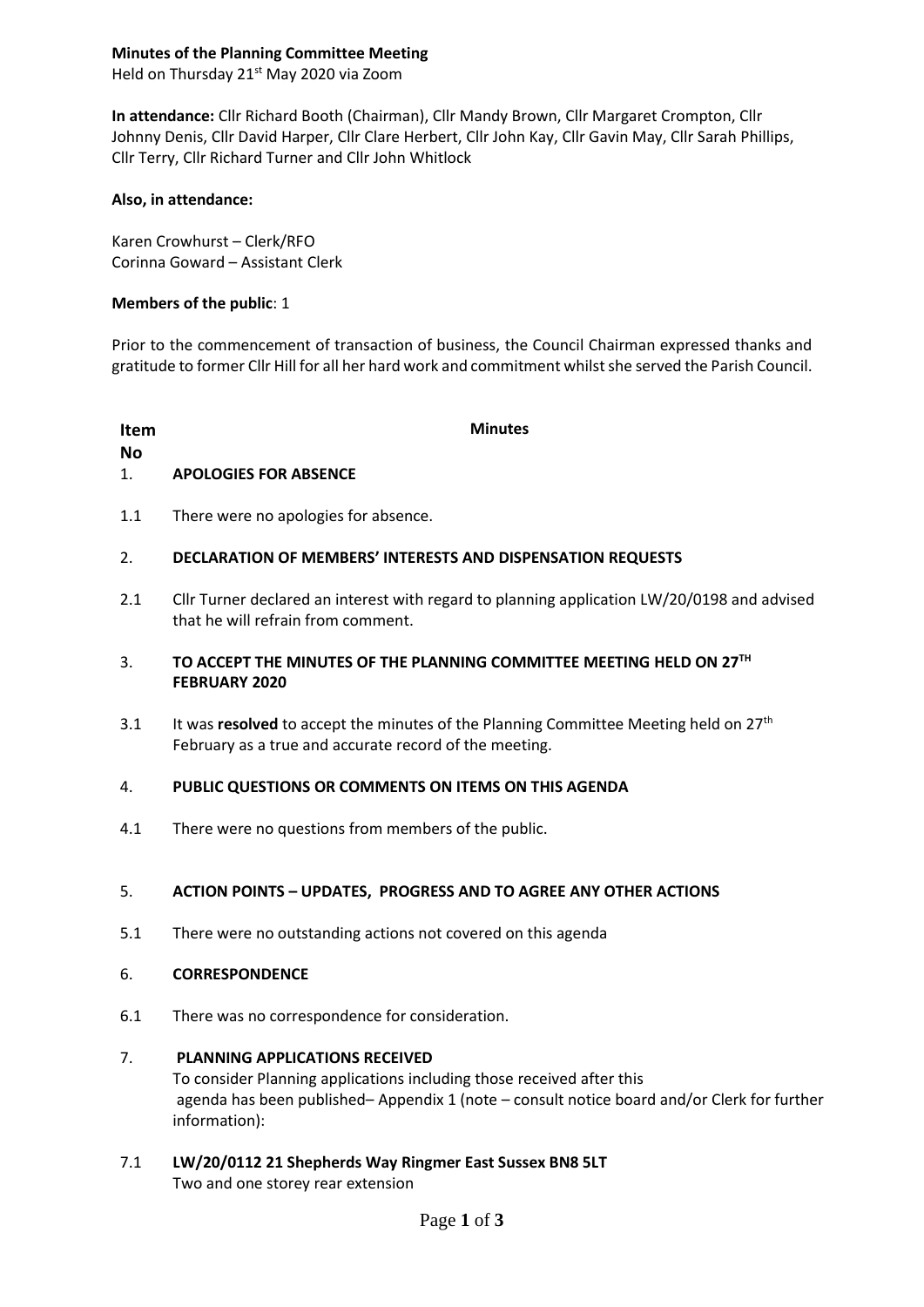### 7.2 **Comments and observations** No objections.

- 7.3 All were in favour.
- 7.4 **LW/20/0198 Boathouse Organic Farm Shop Uckfield Road Ringmer East Sussex BN8 5RX** Division of Plot 1 approved under LW/14/0830 and amended by LW/17/0279 to create 2 no. dwellings

### 7.5 **Comments and observations**

Ringmer Parish Council supports this application. However, Ringmer Parish Council would like to draw attention to the requirement relating to the affordable housing ration and seeks assurance that this is considered, and parking provision meets the requirement(s) of policy 8.3 in Ringmer Neighbourhood Plan of 2 parking spaces.

7.6 A vote was taken by a show of hands for the above, the outcome of which was 1 abstention, 1 against, 8 in favour.

# **LW/20/0219 First Floor The Estate Office Lewes Road Ringmer East Sussex BN8 5QE**

7.7 Change of use from offices (B1) to one bedroom apartment (C3)

# **Comments and observations**

7.8 Ringmer Parish Council strongly objects to this application as there would be a lack of parking. The requirement outlined in Ringmer Neighbourhood Plan is for 2 parking spaces for this size of dwelling. Ringmer Parish Council consider that there is a significant need office space in Ringmer.

7.9 The above was proposed and seconded. A vote was taken by a show of hands, the result of which was 2 against, 1 abstention and 7 for.

### 7.10 **LW/20/0209 7 Anchor Field Ringmer East Sussex BN8 5QN**

Erection of single storey rear extension and loft conversion to existing dwelling and erection of new dwelling

### 7.11 **Comments and observations**

Ringmer Parish Council has no objection to this application on the proviso that the parking requirement meets the criteria of Ringmer Neighbourhood Plan 8.3.

- 7.12 A vote was taken by a show of hands. There were 10 Members for and 1 against.
- 7.13 **LW/20/0216 Oak Side Farm Campsite Green Lane Ringmer East Sussex BN8 5AD** Erection of a dwelling with detached garage

### 7.14 **Comments and observations**

Ringmer Parish Council objects to this planning application and recommends refusal as it is a building in the countryside and is in contravention to National Planning Policy Framework Paragraph 79.

- 7.15 A vote was taken by a show of hands 10 were for and there was 1 abstention.
- 8. **RINGMER PARISH COUNCIL EMERGENCY PLAN –** To consider reviewing the existing Emergency Plan and incorporate pandemic planning.
- 8.1 It was agreed that Cllr Brown aided by other Members make some amendments and send them to the Clerk for inclusion in the existing Emergency Plan.